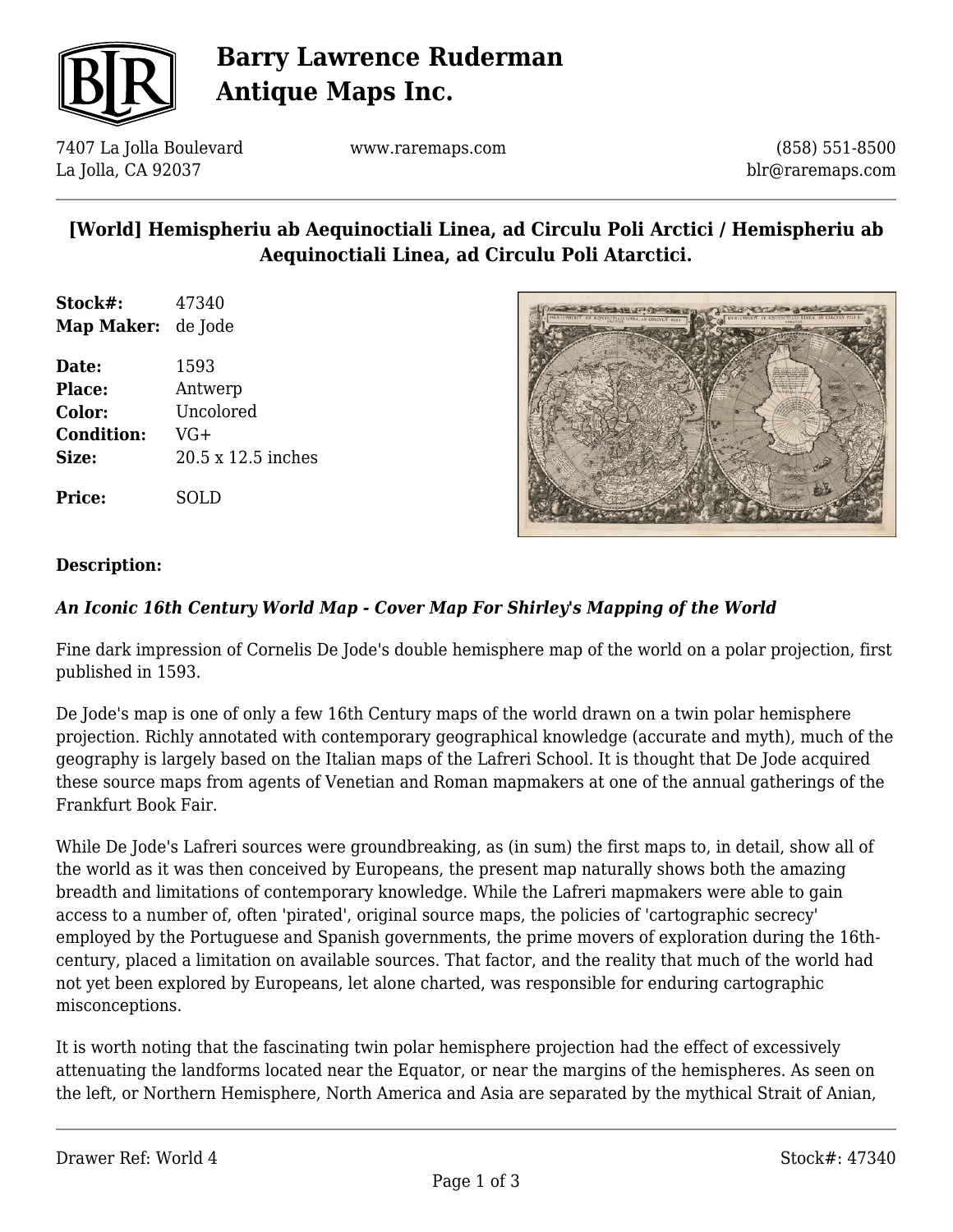

# **Barry Lawrence Ruderman Antique Maps Inc.**

7407 La Jolla Boulevard La Jolla, CA 92037

www.raremaps.com

(858) 551-8500 blr@raremaps.com

## **[World] Hemispheriu ab Aequinoctiali Linea, ad Circulu Poli Arctici / Hemispheriu ab Aequinoctiali Linea, ad Circulu Poli Atarctici.**

placing Japan very close to the Northwest Coast of America. The coastal details in East Asia are derived from Lafreri maps, pre-dating the information disseminated in the works of Rughesi and Plancius. The coast of China does not bulge outwards, as it does in reality, but here sweeps diagonally upward, with no sign of Korea (either island or peninsula). The Philippines are also not yet shown in any coherent fashion, as the mapping is still based on Pigafetta's rudimentary reports.

While the Malay Peninsula is easily identifiable, and notes the Portuguese trading base of Malacca (secured in 1511), Sumatra is incorrectly identified as "Taprobana", the archaic name for Sri Lanka. The Indian Subcontinent takes on an unfamiliar, bulbous form, although Sri Lanka correctly appears off of its southeastern tip. The delineation of the coasts of the Arabian Peninsula and Africa are quite fine for the time, emanating from Portuguese sources.

In the Americas, California is named, and the mythical cities of Quivira and Civola are also labeled. The mapping of Eastern Canada and the American Atlantic Seaboard is quite rudimentary. Newfoundland is shown, although Labrador is depicted as an island. The St. Lawrence River is shown to be of an exaggerated breadth, although 'Stadcona' (Quebec City) and 'Hochelaga' (Montreal), are noted, as well as Algonquin towns discovered by Jacques Cartier, from 1534 to 1541. Further south towards Florida, the coasts are bereft of accurate detail, as the map predates John Smith's mapping of Chesapeake Bay and New England.

Turning to the Southern Hemisphere (to the right), a massive 'Terra Australis Incognita' dominates the projection. The Straits of Magellan separate this apocryphal continent from South America, a misconception that would remain in place until Le Maire rounded Cape Horn in 1615. South America is shown on a very wide projection, retaining the bulge made famous in the first edition of Ortelius' map of America. In the eastern seas, Terra Australis is shown to extend upwards into the eastern reaches of the Indonesian Archipelago.

De Jode's map is one of the great icons of map collecting. The map is based upon the now lost first edition of Guillaume Postel's wall map of the World (1581), and a unique set of Globe Gores measuring 2.4 meters x 1.2 meters from circa 1587, known in 1 copy (Bibliotheque Nationale de France), attributed by Marcel Destombes to engravers Antoine Wierix and Adrian Collard, who likely made the map for Cornelis De Jode (referred to by Destombes as the Antwerp Unicum).

As noted by Rodney Shirley:

*The map is an interesting adaptation of Guillaume Postel's 1581 world map with some curious features reminiscent of the large anonymous gores probably published in Antwerp in about*